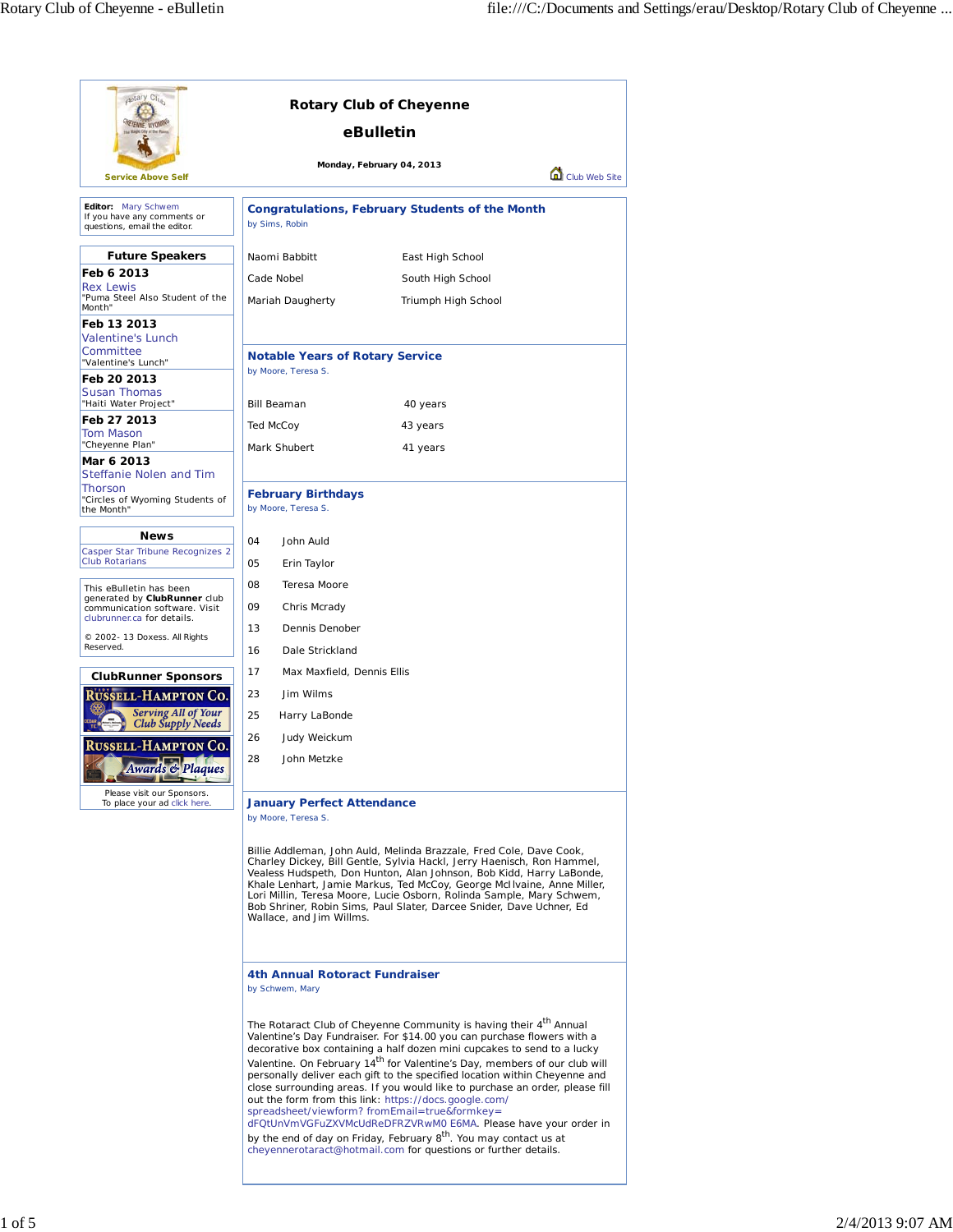#### **The World's Biggest Commercial** *by Finnegan, Lawrence*

When Rotary began the fight against polio, the crippling disease affected 350,00, mostly children in 125 countries every year.

After nearly 30 years and immunizing more than 2 billion children against polio, Rotary and its partners are on the brink of making history. We are This Close. Fewer than 700 new cases were reported in 2011, and the wild polio virus today is confined to isolated pockets in only three countries.

Our Club is going to part of the World's Biggest Commercial, one starring thousands of people around the world. One that enables every day folk form all walks of life to join with Nobel laureates, movie stars, famous musicians and other notable people to express a united commitment to End Polio Now. We will be taking the photograph at the meeting on February 20, at 12:15. We would like as many members to participate in this group effort. Just bring your smiles and be prepared to say, "We are This Close"!

## **Rotary 101**

*by Millin, Lori*

The next Rotary 101 will be held on Wednesday, February 20th 5:30-7:00pm at the home of John and Lori Millin, 308 Stetson Drive.

Please come learn about our club and all Rotary has to offer. Drinks and appetizers will be provided.

New members who have not already attended a Rotary 101 are encouraged to attend and all club members are welcome to attend. Your club sponsor is also invited.

If you have sponsored a new member recently or have someone interested in Rotary please invite them to attend. RSVP to Lori at lorimillin@bresnan.net.

### **New Member Proposals** *by Moore, Teresa S.*

Edward "Ed" Janay, former club member and owner/operator, EJ Consultants, sponsored by Lucie Osborn.

Monica Taylor-Lee, Director of Public Relations, Great Lakes Airlines, sponsored by Larry Atwell.

Marianne Shanor, Associate Attorney, Hathaway & Kunz, P.C. sponsored by Katharine Kunz-Wilkinson.

Proposed new members names are published so that a 10 day time period is allowed for any Rotarian to make an objection to the Board of Directors of the Club against that proposed member if he or she sees fit. If no objection is made the Board will generally vote to accept the new member.

## **Club Service Opportunity**

*by Schwem, Mary*

We are looking for an assistant Editarian for our weekly newsletter and e-Bulletin. If interested, please talk to Mary Schwem or e-mail her mawbschwem@bresnan.net.

### **6th Annual Cranium Cup**

*by Wagner, Lee*

Dust off your gray matter. Focus your concentration . Test your mental acumen. Show-off your amazing knowledge of trivia (important and otherwise).

Once again it is time to start gearing up for the 6th Annual Cheyenne Rotary Foundation Cranium Cup.

Mark your calendars! The big night this year is Friday, April 12th, in the Grand Ballroom of the Holiday Inn.

Now is the time to organize your teams! The cost per team again this year is only \$800 which includes: a tasty plated dinner for eight (8), the exciting competition, a evening of unequalled entertainment, and fabulous TROPHIES!

Sponsorships Available

In addition to sponsoring a team, your company, organization, or you personally, can help the local Cheyenne Rotary Foundation achieve its annual fundraising goal by becoming a direct sponsor of the Cranium Cup.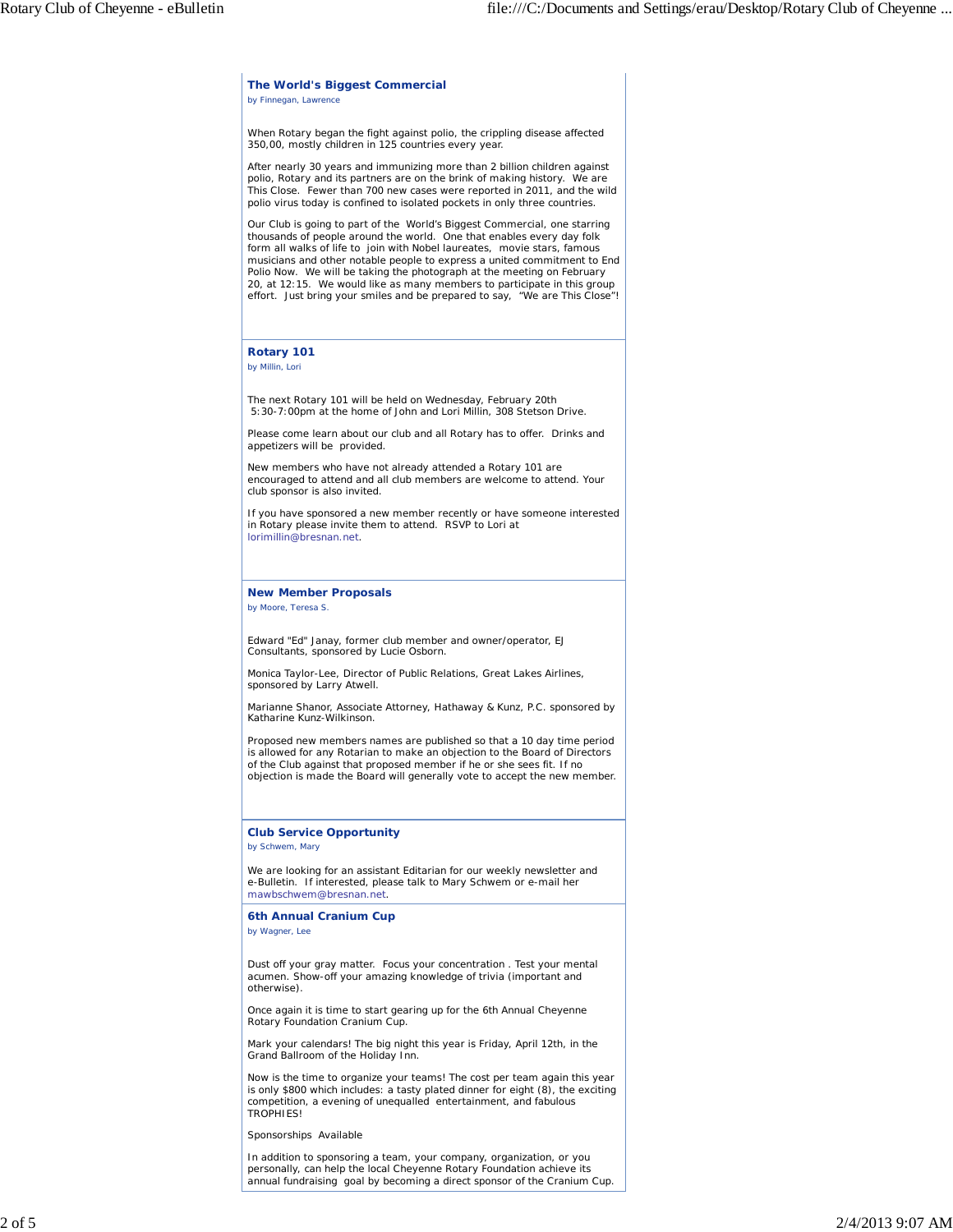| Platinum Level $= $750$ and over                                                        |               |              |  |
|-----------------------------------------------------------------------------------------|---------------|--------------|--|
| Gold Level = $$500-$749$                                                                |               |              |  |
| Silver Level = $$250-$499$                                                              |               |              |  |
| Please contact us to secure your team reservation, or make a sponsorship<br>commitment. |               |              |  |
| Lynne Boomgaarden                                                                       | Khale Lenhart | Lee Wagner   |  |
| CC Committee                                                                            | CC Committee  | CC Committee |  |
| 307-426-4104                                                                            | 307-632-0541  | 307-634-7755 |  |
| Lynne@sbwyolaw.com<br>klenhart@hirstapplegate.com<br>leewagner@kgwn.tv                  |               |              |  |

### **2013 Four Way Test Scholarship Program** *by Todd, Eric M.*

The Four Way Test Scholarship (or Ethics Scholarship) is an annual award sponsored by Rotary, in partnership with the Better Business Bureau. This program honors high school juniors and senior students, with the local winner going on to participate in a regional competition. Interested students submit 1500-2000 word essays based on a personal experience of applying the Four Way Test in their life. One winner will receive a \$2,000 scholarship. This winner's essay is then forwarded to the Better Business Bureau (Wyoming and Northern Colorado region) for an opportunity to receive an additional \$5,000. The deadline for essays to be received by Eric Todd is February 18, ,2013. For more information, contact Eric at 638-1866 or by e- mail at etodd@q.com .

# **Rotary Leadership Institute**

*by Schwem, Mary*

Sponsor levels are:

Rotary Leadership Institute (RLI) is designed to improve knowledge of Rotary International and to develop leadership skills of future club leaders. While club presidents need to complete these courses, RLI provides valuable information to Board members, program chairs, and committee chairs. While RLI is designed for future club leaders, it also provides a great learning experience for members who want to learn more about Rotary and meet other Rotarians outside of their local club. It is an excellent opportunity to share ideas and club experiences. RLI is composed of three courses that must be attended in order. Topics covered include: A Look Outside the Club, Introduction to Leadership, Creating Service Projects, Problem Solving, Effective Communications, International Service and Motivating and Effecting Change. George McIlvaine, currently an RLI trainer, believes that "if people can learn about Rotary, they will embrace Rotary. This will make themselves and Rotary better.

Ron Hammel, a 25 year member of our club and President for 2012-13, chose to attend RLI after seeing the enthusiasm expressed by the graduates with whom he spoke at the District Conference in Casper last year. He asked me to write about RLI in the COG to encourage others to have the same experience. He said, "even though I have been a Rotarian for 25 years, I learned a lot about Rotary programs that I wasn't aware of and things that had changed over the years. I am now more prepared to help with programs in the club and hopefully will be a better Rotarian.

Jean Martinez also has attended RLI. Her reasons for attending included a "need to have a better understanding of how Rotary works-at the District and international levels. I felt lost when district grants were funded and how it was determined which club would receive them." After attending the she reports, "I feel more informed but also, I have a better understanding of who is where in the District and who they are. It does not mean I am well-recognized by others or that I have tremendous knowledge about Rotary. I just feel more comfortable knowing more about Rotary on a whole and knowing others who share the Rotary vision." She said she "would encourage others to attend the trainings because it will just make a more informed member and the opportunities to talk to other members from other clubs helps expand the definition of "club". You feel connected to other members from other clubs.

 If you are interested in attending the RLI training and learning more about your Club, District and Rotary International, you may find the schedule at the District Website: http://rotary5440.org/. When attending, our members frequently carpool with a group either attending or teaching the session. Reimbursement for the \$40.00 fee is available through the club.

**Have You Considered a Recurring Gift to the Rotary Foundation?**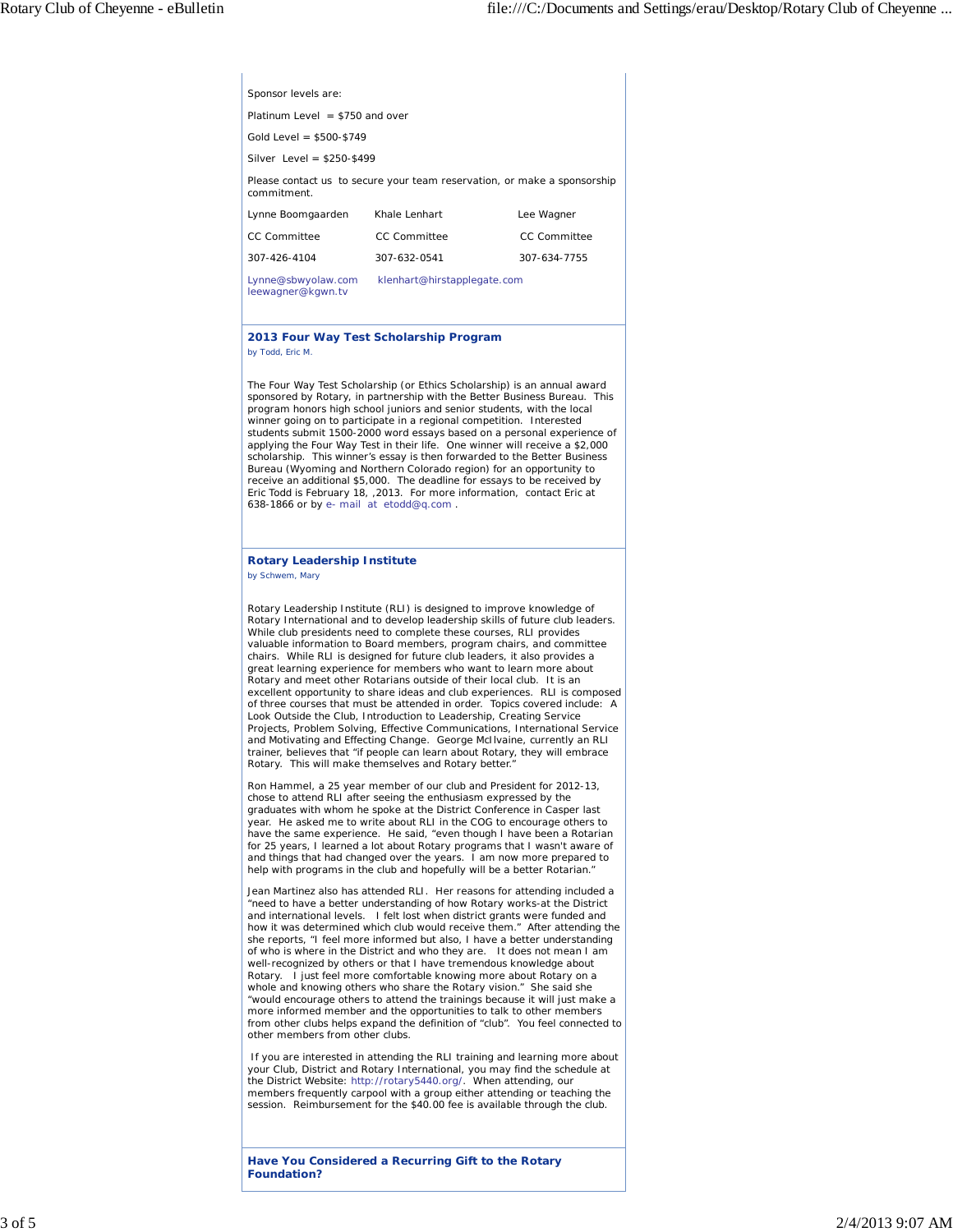| by Schwem, Mary                                                                                                                                                                                                                                                                                                                                |                                                             |  |  |  |  |
|------------------------------------------------------------------------------------------------------------------------------------------------------------------------------------------------------------------------------------------------------------------------------------------------------------------------------------------------|-------------------------------------------------------------|--|--|--|--|
| One of the ways we can give to the Rotary Foundation is through recurring<br>giving. Registration is easy. You choose the amount and it can be<br>automatically charged to your credit card monthly or quarterly however<br>you prefer. Follow the instructions through the link:<br>http://www.rotary.org/contribute. You'll be glad you did. |                                                             |  |  |  |  |
| Please Report Make-Up Meetings on the Back of the<br><b>Attendance Card</b><br>by Moore, Teresa S.                                                                                                                                                                                                                                             |                                                             |  |  |  |  |
| If you attend another Club's meeting, a committee meeting or participate<br>in any club sponsored activity, please be sure to note it on the back of the<br>attendance card. You just need the activity, your name and the date. By<br>doing so, you will be given credit for attendance.                                                      |                                                             |  |  |  |  |
| 2012-13 Club Directors and Committee Chairs<br>by Schwem, Mary                                                                                                                                                                                                                                                                                 |                                                             |  |  |  |  |
| Club Service/Meetings - Sabrina Lane                                                                                                                                                                                                                                                                                                           | Club Service/Public Relations - Kim                         |  |  |  |  |
|                                                                                                                                                                                                                                                                                                                                                | Withers                                                     |  |  |  |  |
| Programs - Brittany Ashby                                                                                                                                                                                                                                                                                                                      | National Honor Society Insert -                             |  |  |  |  |
| Inspiration - Janet Lewis                                                                                                                                                                                                                                                                                                                      | Amanda Esch                                                 |  |  |  |  |
| Music- Sylvia Hackl                                                                                                                                                                                                                                                                                                                            | Media/Photographer - Katharine<br>Kunz-Wilkinson            |  |  |  |  |
| Valentine's Day Lunch - Darcee Snider<br>Historian - Dave Foreman                                                                                                                                                                                                                                                                              | Website - Mary Schwem                                       |  |  |  |  |
| <b>Banners - Jeannie Martinez</b>                                                                                                                                                                                                                                                                                                              | COG - Mary Schwem                                           |  |  |  |  |
| By-Laws - Scott Meier                                                                                                                                                                                                                                                                                                                          | Club Directory - Tim Ellis, Mick<br>Finnegan, Ed Wallace    |  |  |  |  |
|                                                                                                                                                                                                                                                                                                                                                | We Care - Mary Carroll                                      |  |  |  |  |
|                                                                                                                                                                                                                                                                                                                                                | Facebook - Brittany Ashby                                   |  |  |  |  |
|                                                                                                                                                                                                                                                                                                                                                | Radio & Print PSA's - David Bush                            |  |  |  |  |
|                                                                                                                                                                                                                                                                                                                                                | Television PSA's - Lee Wagner                               |  |  |  |  |
| Club Service/Activities - Randy Ford                                                                                                                                                                                                                                                                                                           | New Generations/RYLA - Chris<br>Church                      |  |  |  |  |
| Cranium Cup - Lee Wagner                                                                                                                                                                                                                                                                                                                       |                                                             |  |  |  |  |
| New Projects - Bob Womack                                                                                                                                                                                                                                                                                                                      | Highway Cleanup - Wayne<br>Johnson                          |  |  |  |  |
| Polio Plus - Mick Finnegan                                                                                                                                                                                                                                                                                                                     | RYLA - Lori Schoene                                         |  |  |  |  |
| Rotarian Spotlight - Harry LaBonde                                                                                                                                                                                                                                                                                                             | Young RYLA - Kelly Wright                                   |  |  |  |  |
| Peaches - Derek Baker                                                                                                                                                                                                                                                                                                                          | LCCC Rotaract - Jerri Griego                                |  |  |  |  |
|                                                                                                                                                                                                                                                                                                                                                | Community Rotaract - George<br>McIIvaine / Darcee<br>Snider |  |  |  |  |
|                                                                                                                                                                                                                                                                                                                                                | Interact - Lori Milllin - Central                           |  |  |  |  |
|                                                                                                                                                                                                                                                                                                                                                | Sylvia Hackl - East                                         |  |  |  |  |
|                                                                                                                                                                                                                                                                                                                                                | Chad Craig - South                                          |  |  |  |  |
| Memebership/Vocational Service -<br>Lori Millin                                                                                                                                                                                                                                                                                                | Community Service - Derek Baker                             |  |  |  |  |
| Rotary 101 Orientation - Bill Gentle (                                                                                                                                                                                                                                                                                                         | St. Patrick's Day Lunch - Chris<br>McRady                   |  |  |  |  |
| Chair), Lucie Osborn                                                                                                                                                                                                                                                                                                                           | Rural Appreciation - Phil Rosenlund                         |  |  |  |  |
| New Member - James Bowers                                                                                                                                                                                                                                                                                                                      | Discretionary Giving - Dave Cook                            |  |  |  |  |
| Career Day - Katharine Wilkinson<br>Rotary Party - Lori Millin                                                                                                                                                                                                                                                                                 | VA Santa Visit - Billie Addleman                            |  |  |  |  |
| Teacher of the Month - Jamie Markus                                                                                                                                                                                                                                                                                                            | Meals on Wheels - Rod Hartshorn                             |  |  |  |  |
| <b>International Service - Ann Nelson</b>                                                                                                                                                                                                                                                                                                      | Community Service/Education -<br>Don Day                    |  |  |  |  |
| <b>World Community Service - Brent</b><br>Lathrop                                                                                                                                                                                                                                                                                              | <b>Student of the Month - Robyn Sims</b>                    |  |  |  |  |
| Rotary International Foundation -<br>Roger Schreiner                                                                                                                                                                                                                                                                                           | National Honor Society - Donna<br>Beaman                    |  |  |  |  |
| World Peace Fellow/Amb.<br>Scholarship - Lucie Osborn                                                                                                                                                                                                                                                                                          | Read to Me - Jamie Markus                                   |  |  |  |  |
| Picnic - Chris McRady                                                                                                                                                                                                                                                                                                                          | Dictionaries - Brittany Ashby                               |  |  |  |  |
|                                                                                                                                                                                                                                                                                                                                                |                                                             |  |  |  |  |